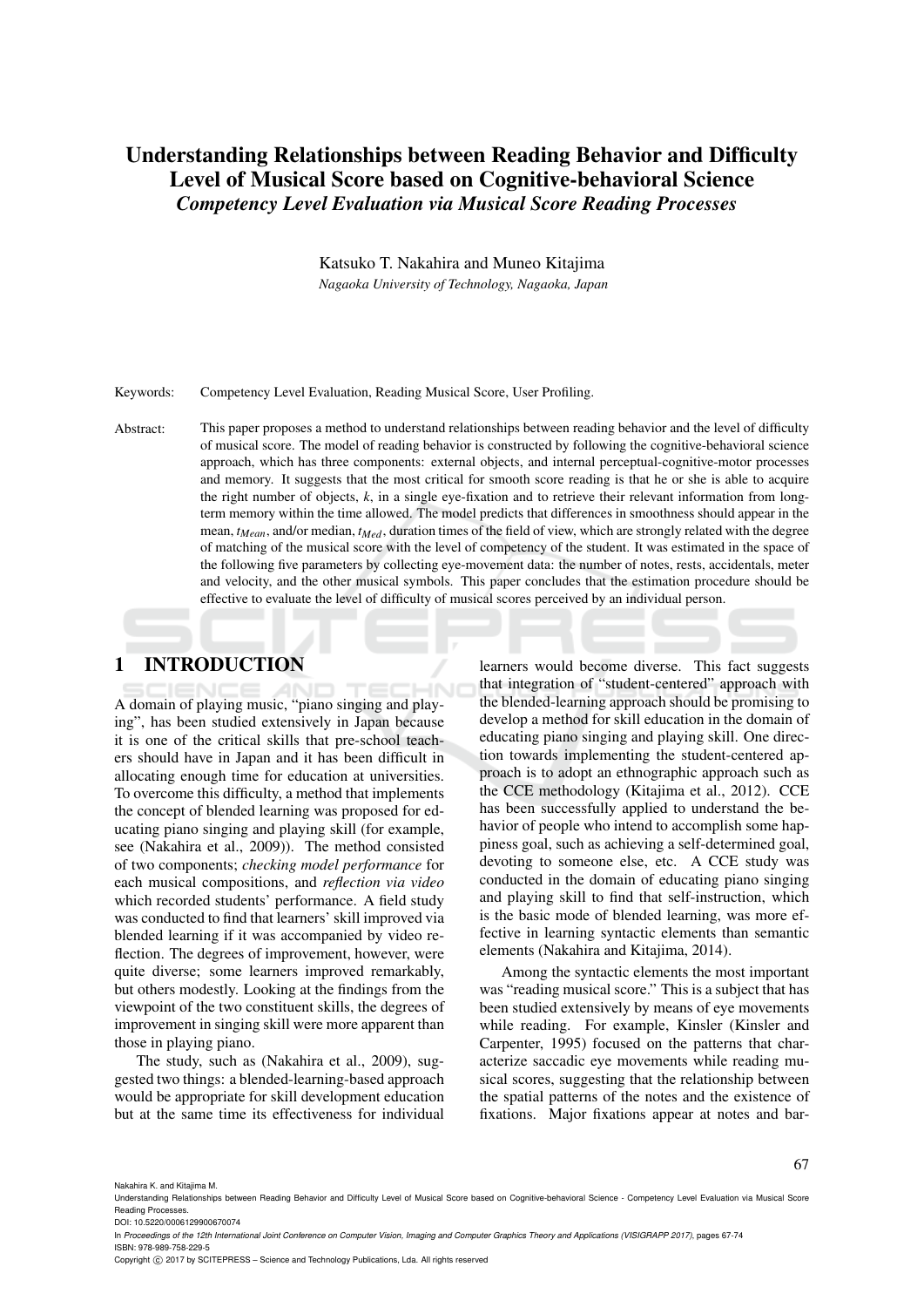

Figure 1: Procedure for reading musical score. Processes A and C are transferring symbols or auditory information. Processes B and D are searching pitch, hand motor to push key, and area what see next. Process E is output of these information processing. In case of reading musical score, output process is moving area of musical score.

lines. Most significantly, the observed fixation duration times tended to be proportional to the length of note values. However, the tempo of performance was inversely related with the average time of saccadic eye movements. On the ground of the aforementioned observations, a number of cognitive model of reading musical score have been proposed. Among them, the model proposed by Emond et al. (Emond and Comeau, 2013) is the one based on the ACT-R cognitive model and is the most sophisticated one. Through simulations with the model, they indicated a possible impact of the different teaching approach on the acquisition of initial reading skills.

This paper aims at gaining more thorough understanding on how people would carry out visual information processing while reading musical scores. It focuses on the relationships between the amount of "reading span" and the perceived difficulty of the musical score to be read. "Reading span" is the term to indicate the degree of proficiency while reading text such as a printed book. It becomes large when the text to read is perceived to be easy. On the other hand, it becomes shorter when it does not match the reading level of the reader, i.e., the text to read is perceived to be hard. This construct might be useful to estimate

the degree of matching of the level of the piano player with the level of the musical scores.

# 2 MODEL FOR READING MUSICAL SCORE

This section describes a model of human behavior while reading musical scores. In the following, the model is described by incorporating three components for reading musical score followed a subsection describing the procedure that constructs reading musical score activity.

### 2.1 Three Components for Reading Musical Score

Figure 1 shows the basic and general framework of reading musical score. When a learner moves his or hey eye-balls to a specific portion of musical score that exists in the external environment, he or she perceives the objects on the musical score, and then selectively focuses on those where eye-balls are fixated, i.e., pays attention to selected objects, and recognizes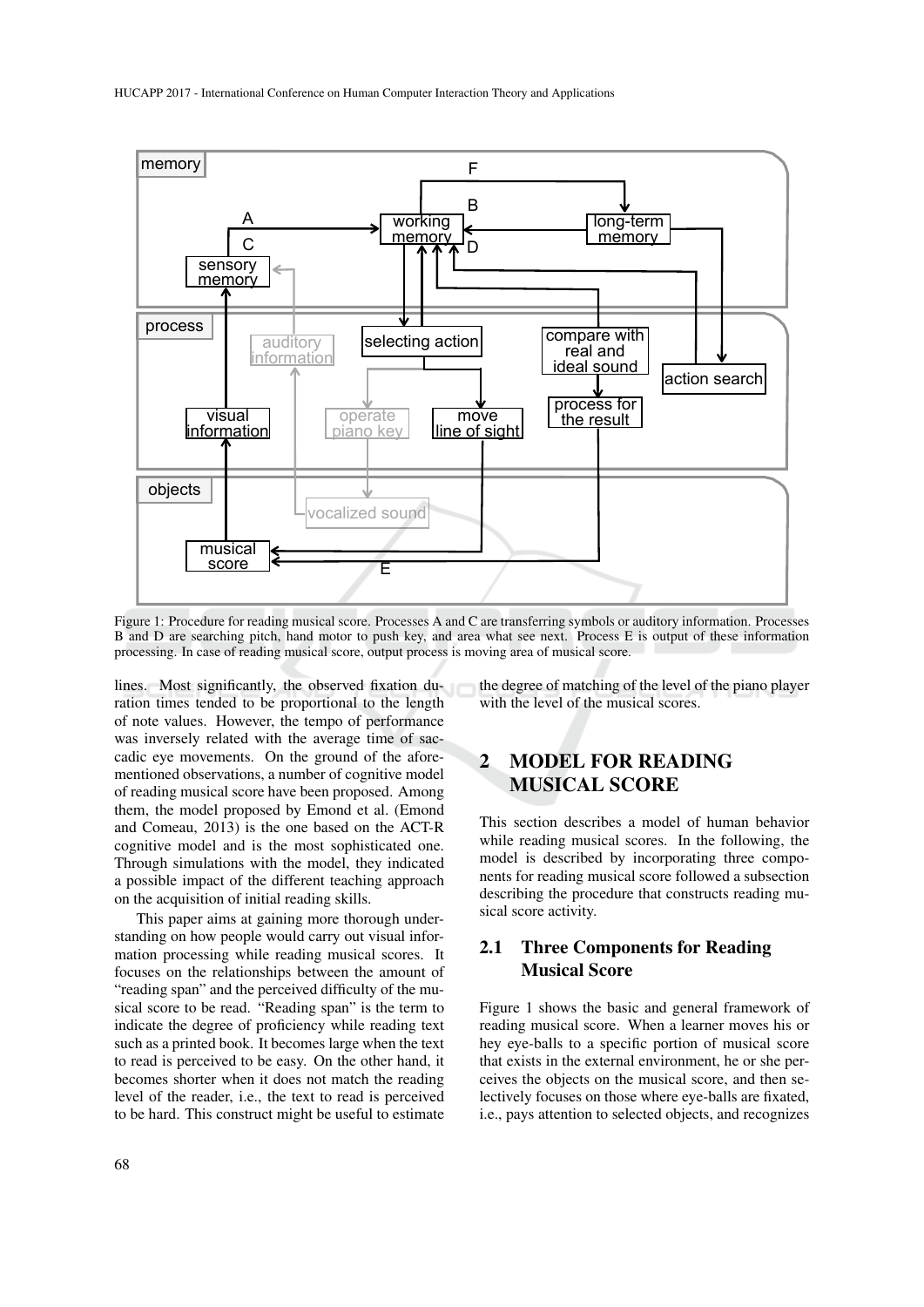them using knowledge retrieved from his or her longterm memory, and then comprehends the meaning the recognized objects considering the context where they appear as they are. The result of comprehension should affect to plan how to move the eye-balls in the future cycles. This basic and general process is summarized as follows:

move eye-balls  $\rightarrow$  perceive objects  $\rightarrow$  pay attention to objects selectively  $\rightarrow$  recognize objects using long-term memory  $\rightarrow$  comprehend contextually  $\rightarrow$  move eye-balls  $\rightarrow \cdots$ 

In the following, the components, i.e., objects, perceptual–cognitive–motor processes, and memory, that appear in describing the basic and general processes are further elaborated in the context of musical score reading activity.

Objects: In case of reading musical score, there are many symbols for representing musical sounds or melody (syntax) and indicating how to play with expression (semantics). Notes, rests, accidental, meter, velocity, etc., are the symbols for syntax. Dynamics, articulation, relation, etc., are those for semantics. Objects are input to the perceptual process, and output of the motor process, i.e., after completion of an eye movement process, the resultant visual field defines the objects to be processed in the next perceptual process.

Perceptual–Cognitive–Motor Processes: In case of piano playing, processes which a person carry out are visual/auditory information processes including making decision about how to react. For example, when people receive objects via optic nerves, the stimuli are carried to perceptual processes. In this process, objects are the input information and sensory memory is the output. Perceptual process plays a role of maintaining the information.

Memory: In the domain of piano singing and playing, three memory systems are relevant: sensory memory, working memory, and long-term memory systems.

*Sensory memory* systems include iconic, echoic, and haptic memory systems, each of which is concerned with the process of "reading" musical score, "hearing" the sound he or she makes by playing the piano, and "touching" the keyboard of the piano, respectively. In the case of just reading musical score this paper is concerned with only the iconic memory is considered which which creates memory that represents the type of musical symbols which is regarded as "objects." On reading musical score,

a person does not make any real sounds. However, he or she would activate any relevant portions of long-term memory that are associated with what he or she is visually stimulated in any sense: this would include memory of sound and touch, which may or may not be included in working memory depending on the degree of strength of individual memory traces.

*Working memory* is the place where any cognitive processes should use for their operations, including retrieval of relevant knowledge stored in workingmemory to place its result, matching between the information from sensory memory and long-term memory to place the result of comparison. This may include pieces of declarative knowledge to be used to comprehend what the musical score just having been read, or pieces of procedural knowledge concerning how to move his or her fingers in a coordinated way, i,e, the patterns of muscle movements.

*Long-term memory* is a storage with infinite capacity for declarative, procedural, and the other types of knowledge. Reading musical score is not a process of just reading as reading a printed book but a process for associating what is read with how to move his or her fingers, i.e., motor planning including coordination of five fingers of right and left hands with the degree of strengths of hitting the keyboards. This is a very complex association process of visual information with motor information, and the rules for association must exist in long-term memory, or must be available, and need to be activated via retrieval process, or must be accessible, in order to be smoothly played on the piano as indicated by the visually indicated on the musical score.

# 2.2 Musical Score Reading Procedure

This subsection describes Fig.1 in more detail by extending the explanation given in the previous subsection.

The first step is to transfer external objects that physically exist on musical score to internal memories to be cognitively processed as information for determining next bodily actions to perform. Normally, a person obtains physical features of symbols on musical score via his or her eyes, which are transmitted to sensory memory, i.e., the visual image store, and then some portion of the contents in the visual image store is transferred to working memory and represented as symbols corresponding to the physical features of the external objects. Symbols are manipulated by the cognitive processes that follow to retrieve relevant knowledge from long-term memory for the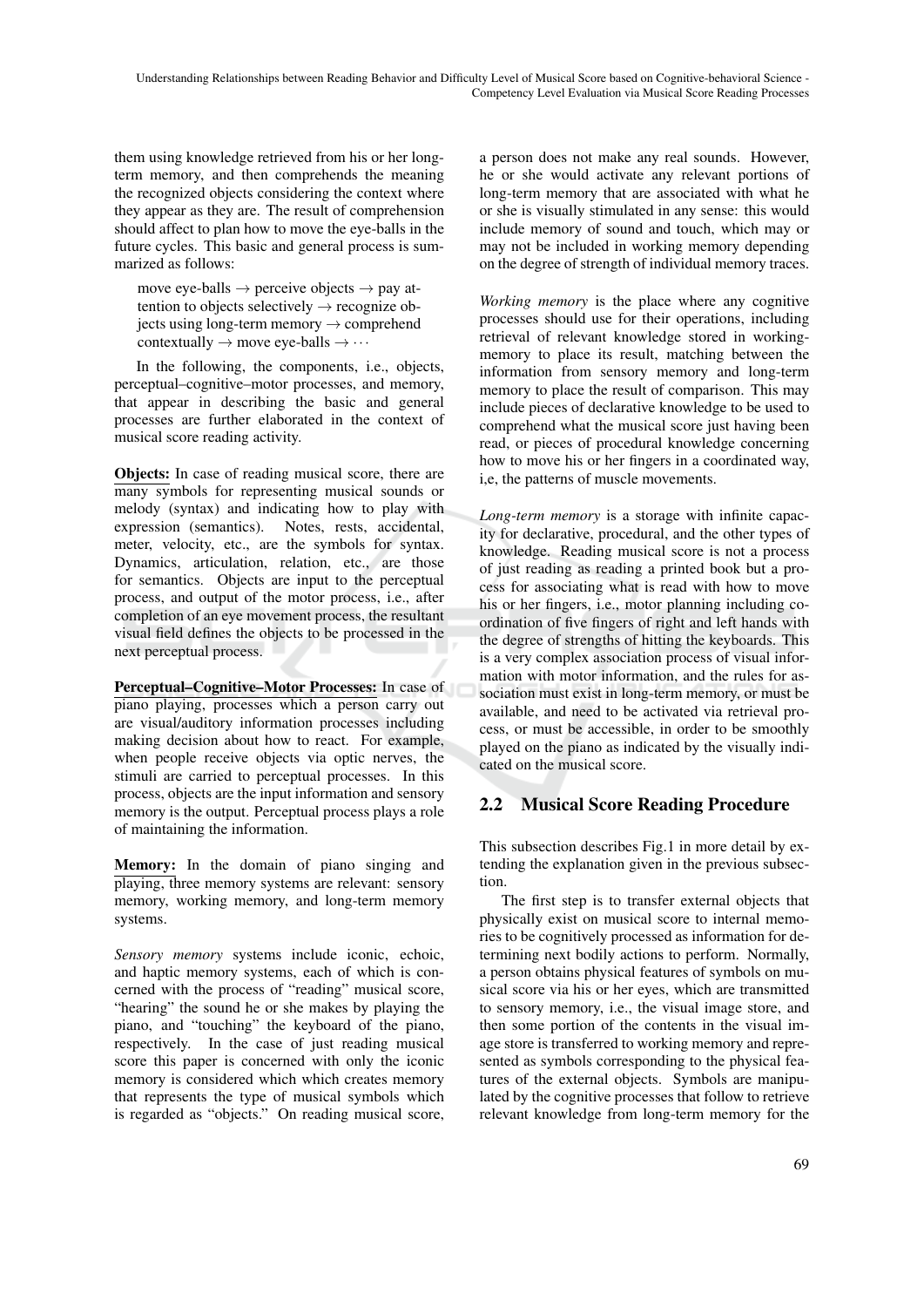purpose of carrying out a series of transformations of information stored in working memory to derive next actions to be realized as a motor movement including "moving eye-balls to the next appropriate location to read the musical score given the results of comprehension reached so far."

In the information transformation process, matchings between symbols in working memory and information in long-term memory are carried out. When these symbols are represented in working memory, cognitive process starts searching information in long-term memory. It is assumed that the degree of richness of information in long-term memory should depend on the amount of training of reading and playing musics that a person has experienced in terms of both quantitatively and qualitatively. The more he or she has the experience of training, the shorter the time required of him or her to get access to relevant information stored in long-term memory and the more elaborated or richer the information he or she can retrieve. In addition, his or her information network in long-term memory would be robust because he or she frequently uses the same paths to activate the relevant information associated with the input symbols which includes not only the meaning of symbols but also how he or she should make reaction when he or she encounters with it. The information stores a number of association pairs of symbols–reaction or optimized symbol chunks.

The purpose of the cognitive process is to comprehend the meaning of the symbols by associating them with the procedure of how to play the symbols by his or her fingers, mental simulation of playing the symbols. If a person gets enough information from symbols having been fixated, he or she does not need to get another information from another fixation. In this case, the comprehension process is successfully completed and the cognitive process initiates a new cycle starting from acquiring symbols using his or her eyes, i.e., move eyes to the next location of musical score to cause the shift of the field of vision. In another case where a person has failed to get enough information from the current fixation, the comprehension process would not be carried out satisfactorily. In this case, there would be two possibilities of the cognitive processes to happen: stay within the same field of vision and get more information through more fixations, or give up reaching sufficient comprehension level but initiate a new cycle.

Through these processes, a person continues to obtain as much information as possible from the musical score. It is assumed that it should take a certain amount of time to comprehend the meaning of the symbols, on which his or her eyes must be fixated during a certain amount of time, by activating relevant knowledge stored in long-term memory, and that there should be interactions between the amount of experience of playing piano and the level of difficulty of the musical score to read, which should affect the observed eye-movement patters while reading musical scores.

## 3 DESCRIBING MUSICAL SCORE READING PROCESS

This section describes the features of musical score, a framework to represent the behavior of reading musical score, and a method to estimate the behavior of reading musical score.

#### 3.1 Features of Musical Score

The following categories of symbols appear in musical score:

- (1) notes consisting of head, stem, flag, and value, (2) rests,
- (3) accidentals,
- (4) meter, velocity, and
- (5) other musical symbols (dynamics, articulation, relation, etc.).

The first category 1 is the most important symbol category when playing music. This is because it is the necessities for communicating melody. In playing music, no melody is produced without recognizing sound lengths, pitches, and chords. All players are required to be able to recognize every note. It is assumed that the degree of ability to recognize notes should be a good predictor for playing skill, and it might be observed in the patterns of eye movements while reading a musical score. When a skilled player reads a musical score, he or she usually searches for a chunk on the musical score consisting of a number of notes, which is a unit to be manipulated by cognitive processes. In some cases it is a group of three notes that constitutes a single chord, or in other cases it is a melody that extentds, e.g., over two bars.

The symbols in Categories 2, 3, 4 and 5 are necessary for emotional playing. These symbols are, however, only effective after recognizing the symbols of category 1 defining notes and melody . Since these symbols modify the piano play defined by the notes and melody, a person who shows fixations on these symbols is likely to have a higher ability of playing skill.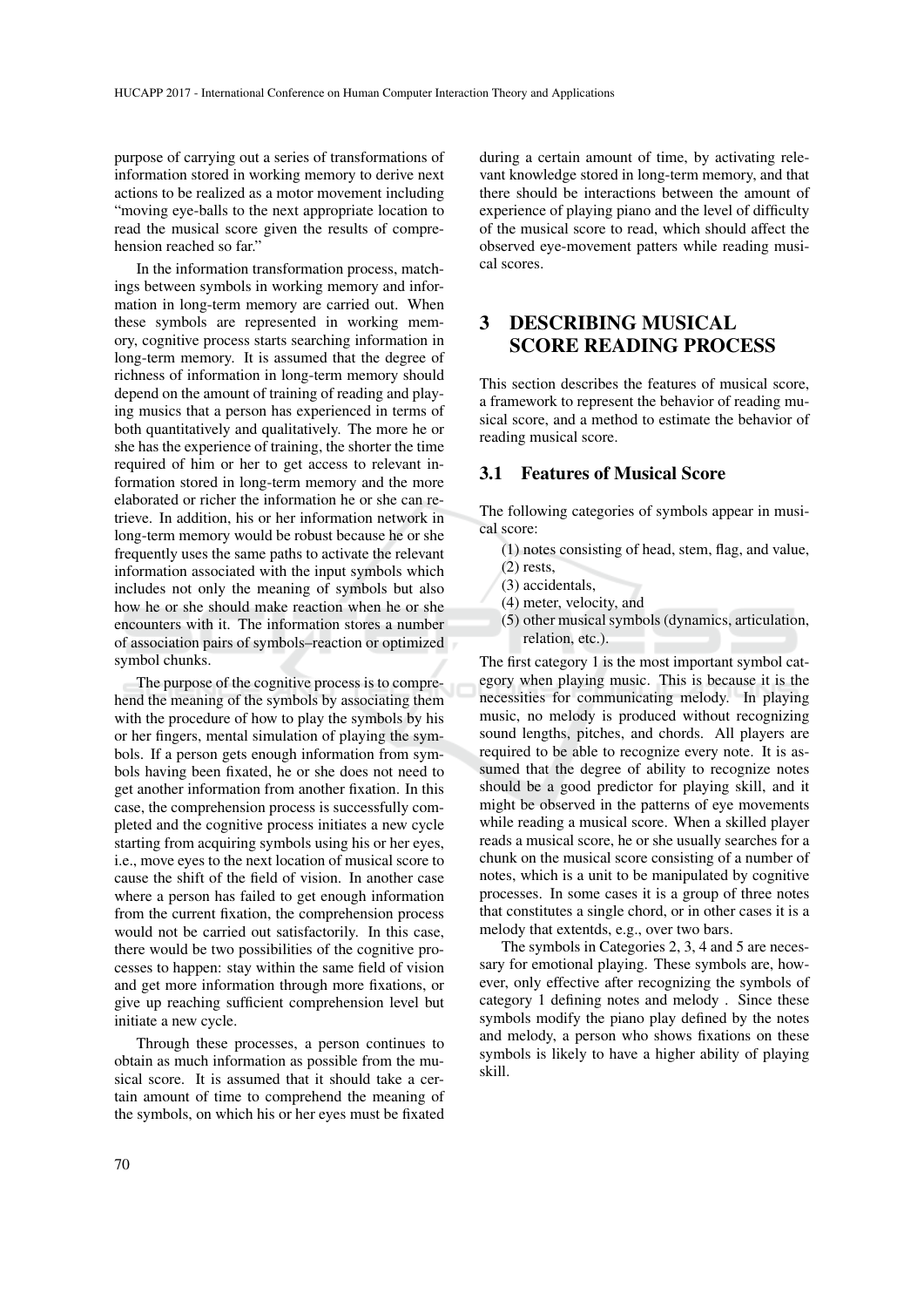Understanding Relationships between Reading Behavior and Difficulty Level of Musical Score based on Cognitive-behavioral Science - Competency Level Evaluation via Musical Score Reading Processes

|  | Table 1: Representation frame of musical score. |  |  |  |
|--|-------------------------------------------------|--|--|--|
|--|-------------------------------------------------|--|--|--|

| bar      | num. of                                      |  |  |  |       |  |
|----------|----------------------------------------------|--|--|--|-------|--|
| ID       | notes(no chunk) notes(chunk) rest accidental |  |  |  | other |  |
|          |                                              |  |  |  |       |  |
|          |                                              |  |  |  |       |  |
| $\cdots$ | .                                            |  |  |  |       |  |

#### 3.2 Reading Musical Score Process

This subsection describes musical score reading process by using the five categories introduced in the previous subsection.

Ideal Reading Time "*Tideal*": There are a number of relationships among the features and the following is the first one that defines the relationships among the meter, *M*, the velocity, *v*, and the number of bars, *Nb*, and the ideal playing time for the score *Tideal*(sec):

$$
T_{ideal} = N_b \times \left(\frac{60}{v} \times M\right) \tag{1}
$$

Features of Musical Score: In order to characterize a musical score, the following four quantities are introduced for the *i*-th bar, *b<sup>i</sup>* :

 $N_{notes}(b_i)$  : the number of notes,  $N_{rest}(b_i)$  : the number of rest,  $N_{acc}(b_i)$  : the number of accidental,  $N_{sym}(b_i)$  : the number of other symbols

Reading Musical Score with Chunking: Considering that *Tideal* can be achieved by reading the musical score through compressing several notes in chunks. This compression process is described by introducing  $N_{T_c}(b_i)$ , the size of chunks in the *i*-th bar, as follows:

$$
N_{Tc}^{\vec{f}}(b_i) = N_{notes}(b_i) \times f(N_{notes})
$$
  
+ 
$$
N_{rest}(b_i) \times f(N_{rest})
$$
  
+ 
$$
N_{acc}(b_i) \times f(N_{acc})
$$
  
+ 
$$
N_{sym}(b_i) \times f(N_{sym}),
$$
 (2)

by using  $f(x)$ :

$$
f(x) = \begin{cases} 1 : \text{can deal with symbol } x \\ 0 : \text{otherwise} \end{cases}
$$

where  $f(x)$  takes the value of 1 or 0 depending on whether a person has the skill to deal with musical score in category *x* as a chunk or not, respectively. For example, a moderate level player can recognize rest symbols and accidental symbols as respective chunks but not for the other symbols; a real beginner cannot recognize a chord but read individual notes that constitute it, in this case there is no chunk for chord but a chunk for a note. To represent this situation, Eq. (2) becomes as follows:

$$
N_{T_c}^{\vec{f}=\text{beginner}}(b_i) = N_{notes}(b_i) \times 1 + N_{rest}(b_i) \times 1
$$
  

$$
N_{acc}(b_i) \times 0 + N_{sym}(b_i) \times 0
$$
  

$$
= N_{notes}(b_i) + N_{rest}(b_i).
$$

Finally, the number of chunks actually processed by a person for the *i*-th bar,  $b_i$ ,  $N_s(b_i)$  becomes as follows:

$$
N_s(b_i) = \frac{N_{T_c}^{\vec{f} = \vec{1}}}{k},
$$
\n(3)

where *k* represents the average size of chunks.

Creating a Chunk by Compression: The features of musical score is represented in Table 1. "Compress" in the table means that the case of packing several notes when a person reads musical score as a chunk, which is regarded as an action of recognizing a chord. Using the framework and the information for meter and velocity, a more sophisticated chunk will be used by a piano player while reading a musical score.

### 3.3 Estimate Reading Musical Score Behavior

Normally, true values of the average size of chunks, *k*, are not known but can be calculated as described below. The values available for this procedure are,  $N_{Tc}^{\vec{f}=\vec{1}}(b_i)$ , fixation times for a fixation point *x*, *tx* (sec), and moving times by saccadic eye-movements to the next field of vision, *tm*. Given these values, the estimated reading time,  $T_{t_x}$ , for a given  $t_x$  is represented as follows:

$$
T_{t_x} = \sum_{i}^{N_b} (N_s(b_i) \times t_x + t_m)
$$
  
= 
$$
\sum_{i}^{N_b} (\frac{N_{Tc}^{\vec{f}=1}(b_i)}{k} \times t_x + t_m)
$$
(4)

In the case of an expert musical score reader, Eq. (4) becomes as follows:

$$
T_{ideal} = T_{t_x}
$$
  
\n
$$
\simeq \frac{t_{cog}(k)}{k} \times \sum_{i}^{N_b} N_{T_c}^{\vec{f} = 1}(b_i)
$$
 (5)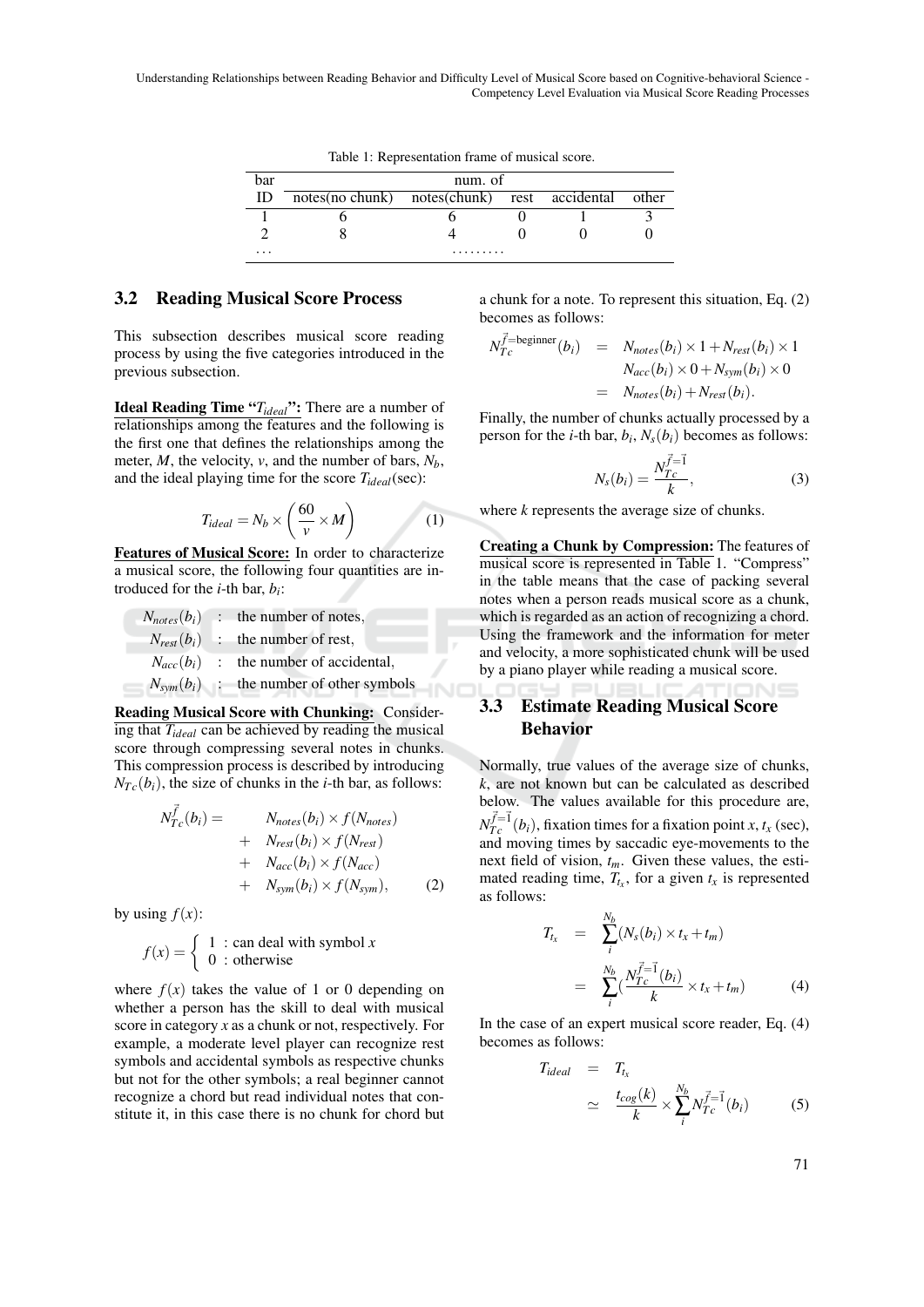

num. of symbols per field

Figure 2: The relationships between  $t_{cog}(k)$  and  $k_{opt}^{(1,2)}$ .  $k_{opt}^{(1,2)}$  correspond to the points where  $T_{t_{Med/Mean}}$  intersects with  $t_{cog}(k)$ , respectively.

where  $t_{\text{cog}}(k)$  is introduced to represent the time necessary for processing a chunk with the size of *k*. Eq. (5) indicates the relationship that  $t_{cog}(k)$  is proportional to *k*:

$$
t_{cog}(k) = \frac{T_{ideal}}{\sum_{i}^{N_b} N_{Tc}^{\vec{f} = 1}(b_i)} \times k \tag{6}
$$

The quantities characterize eye-movement times,  $t_x$ and  $t_m$ , are convoluted in  $t_{\text{cog}}(k)$  in Eq. (6), whose values are to be determined by fitting experimental data in due course.

The optimum value of  $t_x$  is obtained by controlling  $t_x$  for  $k = 1, 2, \dots$ , with the condition of minimizing  $|T_{ideal} - T_{t_x}|$ , which in turn defines the value  $t_{cog}(k)$ . Using  $t_{cog}(k)$  and  $t_{Mean\ or\ Med}$ , where  $t_{Mean}$  is the average or the median of the length of the observed fixation times, respectively, it is possible to estimate a reasonable range of *k* values. Figure 2 shows the solution. The coordinate system is defined as follows: the *x*-axis represents *k*, the number of symbols per field of vision, and the *y*-axis represents *T*, the average duration times per the field of vision. On this plane,  $t_{\text{cog}}(k)$ looks like the one shown in the figure.

In Figure 2, there are two lines that correspond to  $T = t_{Mean}$  and  $T = t_{Med}$ , respectively. The two *k* values at which these two lines intersect the curve  $T =$  $t_{cog}(k)$ ,  $k_{opt}^1$  and  $k_{opt}^2$ , define a reasonable range of *k* values.

The degrees of steepness of the slope of the function  $T = t_{\text{cog}}(k)$  are dependent on the levels of difficulty of musical scores. The more difficult the musical score becomes, the steeper the slope of  $T = t_{\text{co}}(k)$ becomes. Or for a given *k*, the longer it takes to read



num. of symbols per field of view

Figure 3: Each bar shows the *k* values with the range from  $k_{opt}^1$  to  $k_{opt}^2$ . Depending on the levels of difficulty of musical score, the bars locate at specific regions in the plane and shows a characteristic distribution pattern on the plane.

difficult the music score become. Figure 3 shows the expectation relationships of the range  $k_{opt}^1 - k_{opt}^2$  and the score difficulty level. For example, suppose a case a person feels easy for a given score. In this case he or she can adopt the optimize vale of *k* to read the score. In this case, the difference between  $k_{opt}^1$  and  $k_{opt}^2$  will be come large. As the result, all  $k_{opt}^1 - k_{opt}^2$ will be overlapped each other, and it seems the range of  $k_{opt}^1 - k_{opt}^2$  has wide value. Fig. 3 (a) corresponds to this case. There are many  $k_{opt}^1 - k_{opt}^2$  bars per musical scores, but as a total they seem to become one area.

There is another case where a person feels difficult for a score. In this case, he or she cannot optimize *k* per each field of vision. Some fields have optimized *k* values, but not for the others. For this reason, the differences of  $k_{opt}^1 - k_{opt}^2$  will become small and all ranges  $k_{opt}^1 - k_{opt}^2$  will not overlap. Fig. 3 (c) shows this case.

There are cases in-between, which correspond to Fig. 3 (b).

## 4 EXAMINATION OF THE MODEL

It is assumed that the values of reading span, *k*, relate with the degree of difficulty of the music score to read and an expert piano player should have large values of *k* compared of those that entry level players would have. This section examines the relationships between the degree of difficulty of musical score and the values of *k* for expert piano players. To do this, twelve musical scores are used, each of which is associated with the respective difficulty level, or *grade*, defined by the music company. The levels of difficulty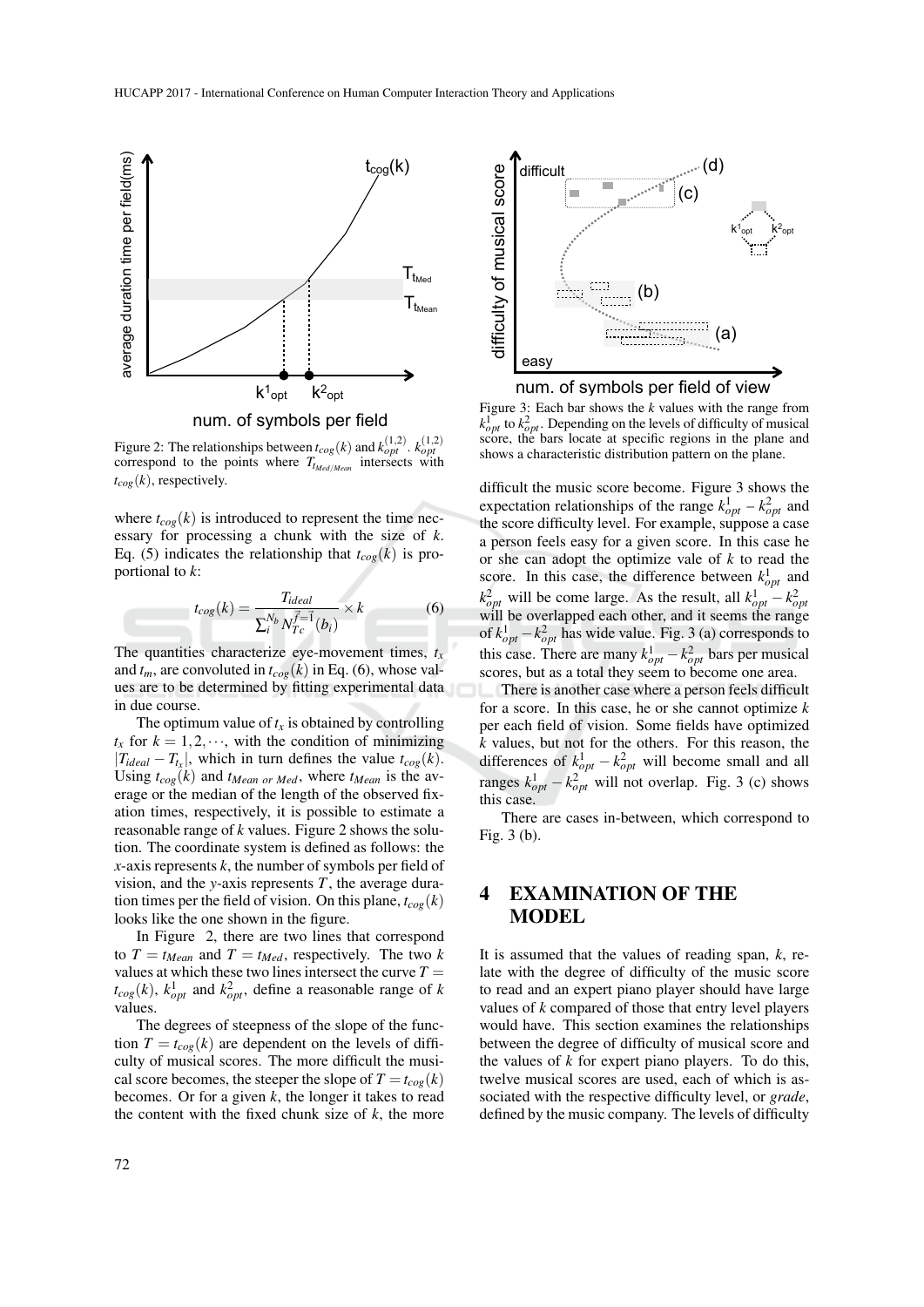Understanding Relationships between Reading Behavior and Difficulty Level of Musical Score based on Cognitive-behavioral Science -Competency Level Evaluation via Musical Score Reading Processes



Figure 4: The shaded bands in red color shown in the figures from top-left to bottom-right indicate the solutions for  $k_{opt}^{(1,2)}$  for grade 3, 4, 5, and 6, respectively. They were derived by applying the method defined by Fig. 2

extend from grade-6, the easiest, to grade-3, the most difficult. Eye movement data were obtained from an expert piano player while she read each of twelve musical scores using the Tobii Pro X2-60 and the data were analyzed by the Tobii Studio software.

The detailed specification of the eye-tracking experiment is as follows:

- gazes are measured with the time resolution of 60Hz and 0.4 degree ( $\sim$  20 pix) for precision.
- the expert has 60 seconds for reading each musical score, which is conformed to typical sight playing examination for a grade examination system,
- three musical scores per grade are measured, and the order of presentation is random,
- after measuring gazes, fixation points are identified to derive the field of vision, which is converted to the size of reading chunk by counting the symbols included in the fixated range,
- $\bullet$  the mean and median duration times,  $t_{Mean}$  and  $t_{Med}$ , respectively, are extracted for each of the field of vision.

By applying the the above-mentioned procedure,  $t_{Mean}$  and  $t_{Med}$  are obtained from the eye-tracking data for each musical score, and the ideal trajectory for  $t_{cog}(k)$  is derived.  $k_{opt}^1$  and  $k_{opt}^2$  are obtained as the



Figure 5: Distribution of  $k_{opt}^{(1,2)}$  for each grade. Dark-gray bars represent the result of simulation with no-chunk case, and light-gray bars with chunk-included case.

points that  $t_{cog}(k)$  intersects with  $t_{Mean}$  and  $t_{Med}$ , respectively. In this procedure, it is assumed that the expert level participant of this experiment should be able to read read the musical scores with the time defined by  $T_{ideal}$ .

Figure 4 shows the results, that provide the values for  $k_{opt}^1$  and  $k_{opt}^2$  for each musical score with a different level of difficulty by using the empirically estimated values of  $t_{Mean}$  and  $t_{Med}$ . By extracting  $k_{opt}^1$ and  $k_{opt}^2$  values for each musical score from the data in Fig. 4 and showing them as a whole, Figure 5 is generated, which plots the level of difficulty of musi